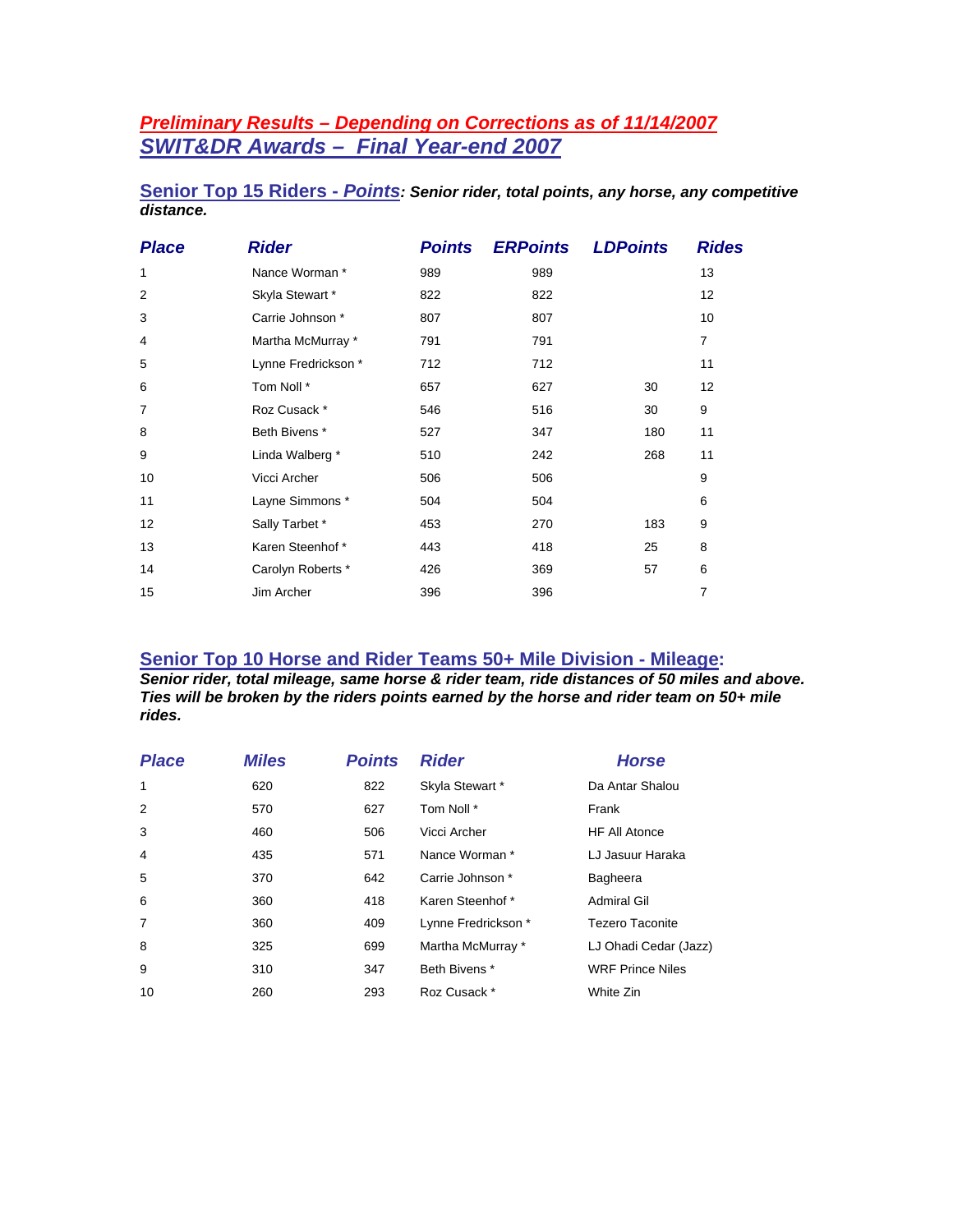## **Senior Top 5 Horse and Rider Teams 25-Mile Division - Mileage:**

*Senior rider, total mileage, same horse and rider team, ride distances of 25-35 miles. Ties will be broken by the rider's points earned by the horse and rider team on 25-35 mile rides.* 

| <b>Place</b> | <b>Miles</b> | <b>Points</b> | <b>Rider</b>       | <b>Horse</b>               |
|--------------|--------------|---------------|--------------------|----------------------------|
| $\mathbf{1}$ | 160          | 235           | Linda Walberg *    | <b>HMR Rowdy</b>           |
| 2            | 145          | 178           | Neil Smallwood *   | <b>Antietams Sensation</b> |
| 3            | 115          | 144           | Michele Unsworth * | Morgan                     |
| 4            | 110          | 214           | Jane Cunningham *  | <b>Picadily Grey</b>       |
| 5            | 105          | 153           | Sally Tarbet *     | Bhenkhaleb                 |

### **Junior Top 2 Horse and Rider Teams 50+ Mile Division - Mileage:**

*Junior rider, total mileage, same horse & rider team, ride distances of 50 miles and above. Ties will be broken by the rider's points earned by the horse and rider team on 50+ mile rides.* 

| <b>Place</b> | <b>Miles</b> | <b>Horse</b>       | <b>Rider</b>     |
|--------------|--------------|--------------------|------------------|
|              | 210          | <b>Reckless</b>    | Erin Hafla JR*   |
|              | 150          | Ravenwood Sunshine | Alexis Hafla JR* |

#### **Junior Top 2 Riders - Points:** *Junior rider, total points, any horse, any competitive distance.*

| <b>Place</b> | <b>Rider</b>     | <b>Total points</b> | <b>ER Points</b> | <b>LD Points</b> |
|--------------|------------------|---------------------|------------------|------------------|
|              | Erin Hafla JR*   | 286                 | 286              |                  |
|              | Alexis Hafla JR* | 200                 | 165              | 35               |

### **Junior Top 1 Horse and Rider Teams 25-Mile Division - Mileage:**

*Junior rider, total mileage, same horse and rider team, ride distances of 25-35 miles. Ties will be broken by the rider's points earned by the horse and rider team on 25-35 mile rides.* 

| <b>LD Miles</b> | <b>Rider</b>     | <b>Horse</b>       |
|-----------------|------------------|--------------------|
| 25              | Alexis Hafla JR* | Ravenwood Sunshine |

**Best-Best Condition 50+ Mile Division***: this award is given to the horse with the most "Best Condition" awards in the 50-mile and over rides. The horse must have at least 2 BC awards in 50-mile and over rides to qualify for this award. Junior or Senior rider and can be a different rider. Ties will be broken by the total miles of rides on which the BC's were earned.* 

| <b>Horse</b>          | <b>Rider</b>      | <b>Best Conditions</b> |
|-----------------------|-------------------|------------------------|
| LJ Ohadi Cedar (Jazz) | Martha McMurray * |                        |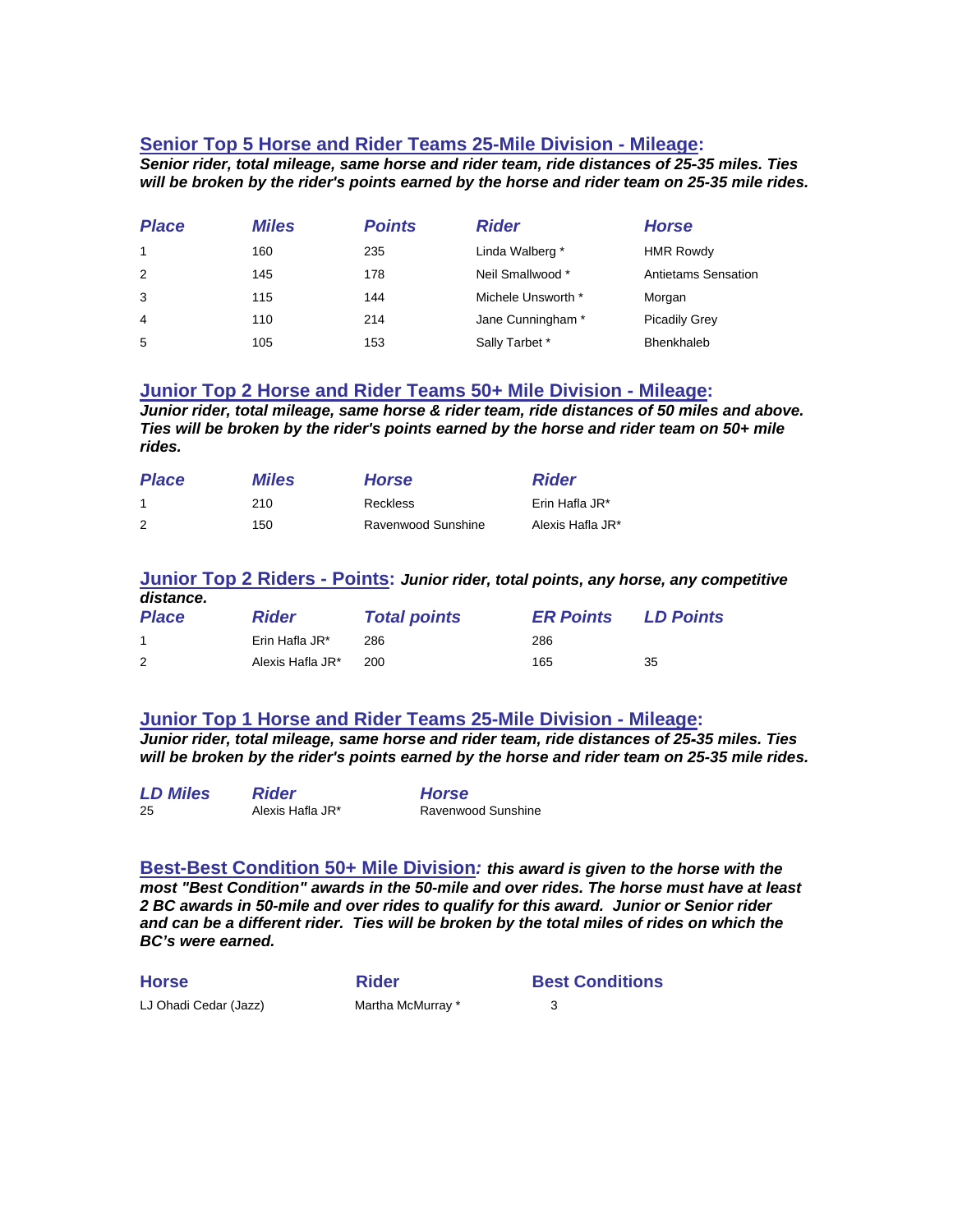**Best-Best Condition 25-Mile Division:** *this award is given to the horse with the most "Best Condition" awards in the ride distances of 25-35 miles. The horse must have at least 2 BC awards to qualify for this award. Junior or Senior rider and can be a different rider. Ties will be broken by the total miles of rides on which the BC's were earned.* 

| <b>Horse</b>          | <b>Rider</b>    | <b>Best Conditions</b> |
|-----------------------|-----------------|------------------------|
| Crona Prince (Cowboy) | Mike McMurray * |                        |

**Rookie Rider - Points:** *Junior or Senior rider, total points, any competitive distance, any horse. A Rookie Rider is one who, prior to the beginning of the current ride season, has not completed: 1)more than one endurance ride; 2) more than two limited distance rides, or 3) any combination of endurance and limited distance rides.* 

| <b>Rider</b>        | <b>Points</b> | <b>Rides</b> | <b>Horse</b>   |
|---------------------|---------------|--------------|----------------|
| Amy Weidner RR * 96 |               |              | Angel of Mercy |

### **Rookie Horse - Number of Consecutive Miles:** *Junior or Senior*

*rider, any competitive distance, same horse, can be a different rider, total number of consecutive completed miles. A Rookie Horse is a horse who, prior to the beginning of the current ride season, has not completed: 1)more than one endurance ride; 2) more than two limited distance rides, or 3) any combination of endurance and limited distance rides. (NOTE: If your horse is pulled or fails to complete a ride entered, you maintain your previous number of consecutive miles; unless you begin again and exceed your original number of consecutive miles). Ties will be broken by the horse's placings.*

| <b>Horse</b>    | <b>Rider</b>     | <b>Miles</b> | <b>Completions</b> |
|-----------------|------------------|--------------|--------------------|
| Kat's Kite - RH | Carrie Johnson * | 310          |                    |

**Most Rides Completed***: this award is given to the member who finished the most club rides of 25 miles and up. Junior or Senior rider, any horse, any competitive distance. Ties will be broken by the number of miles. (NOTE: Each day of a multi-day ride will be considered a separate ride).*

| <b>Rider</b>   | <b>Rides</b> |
|----------------|--------------|
| Nance Worman * | 13           |

**Thousand Mile Horse Award:** *starting in 1996, this award will honor all horses that accumulate 1,000 miles in 50+ mile ride distances. Only SWIT&DR approved rides will count towards this award. Mileage is accumulative through the years and the award is given at each 1,000-mile mark thereafter.* 

| <b>Horse</b>          | <b>Rider</b>   | <b>Miles</b> |
|-----------------------|----------------|--------------|
| Da Antar Shalou       | Skyla Stewart  | 3220         |
| Bagheera              | Carrie Johnson | 1470         |
| Quinn                 | Nance Worman   | 1065         |
| Tezero's Tiana        | Chris Samson   | 1060         |
| Crona Prince (Cowboy) | Mike McMurray  | 1015         |